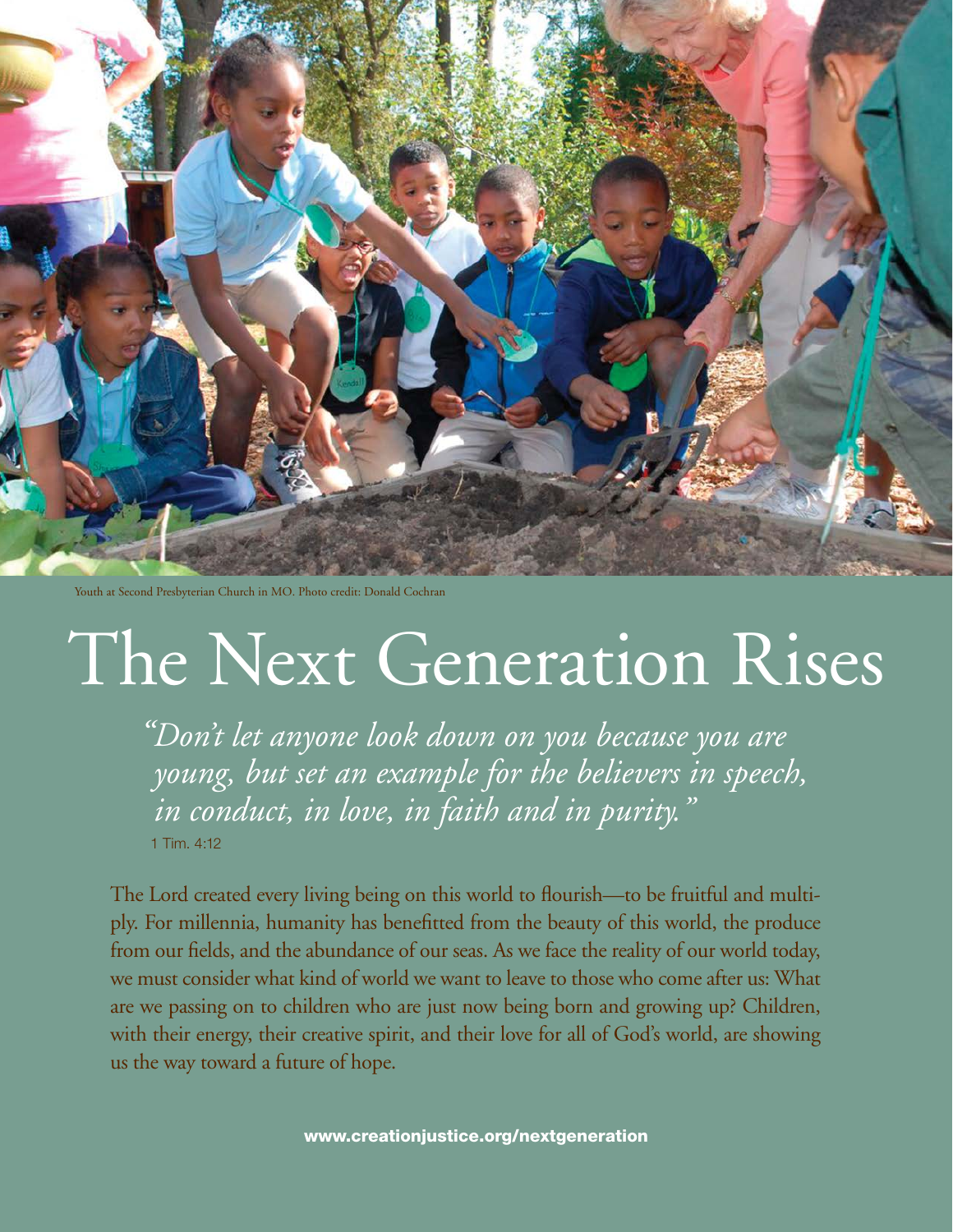### The Generational Outlook

"You shall tell your child on that day. 'It is because of what the Lord did for me when I came out of Egypt.' It shall serve for you as a sign on your hand and as a reminder on your forehead, so that the teaching of the Lord may be on your lips; for with a strong hand the Lord brought you out of Egypt." Exodus 13:8-9

An often unobserved cultural difference between biblical and modern times pertains to how and how often people think in terms of generations—past, present, and future. In the contemporary culture of the United States, it is common to focus largely upon the immediate concerns of the present generation. By contrast, the outlook that pervades the Bible is one that continually orients itself to both past and future generations. Consider prominent ways this becomes manifest in the Bible whether it is through genealogies, historical perspectives, views on the future, understandings of sin, or interpretations of justice.

#### Genealogy Matters

While researching the family tree is a hobby for some today, genealogies were of enormous significance in biblical times. In the Hebrew Scriptures, there are two dozen genealogical lists. In the New Testament, Matthew and Luke present the genealogies of Jesus. Genealogies established one's identity. In the universe of faith, if you wanted to say who you were, you named those from whom you descended.

#### History Matters

It should go without saying that the Jewish and Christian faiths are all about knowing your history, but the origins of our rootedness in history have a distinct generational dimension. Consider how the book of Exodus stresses the importance of children learning about the liberation of the Hebrew people from Egypt. It was so important that this lesson was to be emblazoned on one's hand and forehead.

Family Camp at Warwick Conference Center and Camp, Warwick, NY. Photo credit: Monica Schaap Pierce

#### The Future Matters

When it comes to blessings in the Bible, it is often future generations that are the focus. God grants land not solely with the present in mind but with one's future offspring in mind. To Abraham, God says, "For all the land that you see, I will give to you and to your offspring forever" (Gen. 13:15). Moreover, the covenant itself is established with reference to future generations.

"I will establish my covenant between me and you, and your offspring after you throughout their generations, for an everlasting covenant, to be God to you and to your offspring after you." Gen. 17:7



*Reflect: What are some of the spiritual benefits of reflecting on ancestors, history, and future generations?*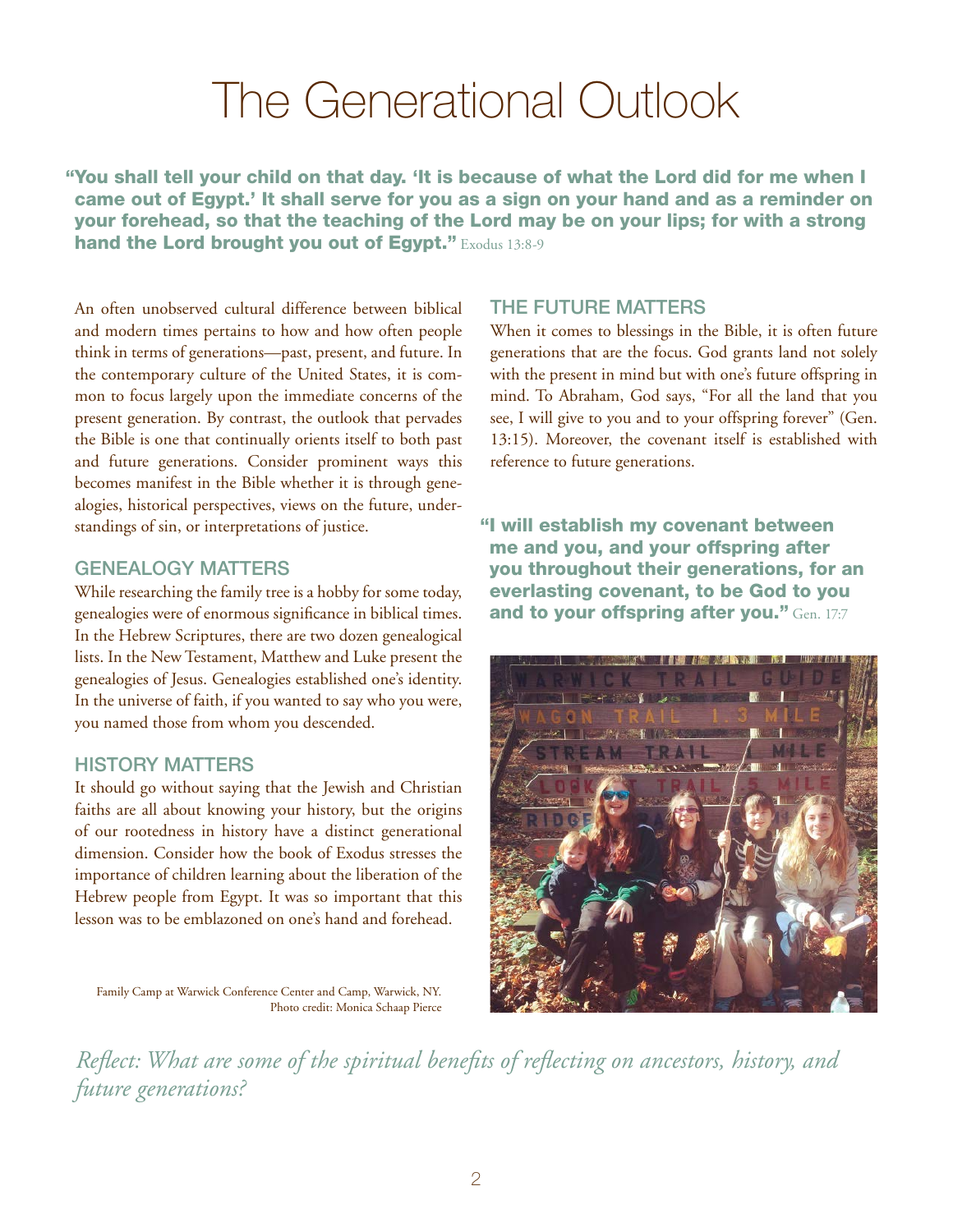

Palm Sunday Idlewood Presbyterian Church. Photo credit: Idlewood Presbyterian Church

#### Sin Matters

While future generations receive blessings, they also receive the consequences of sin. Frequently, scriptures pertaining to the generational impact of sin are misinterpreted. Consider Exodus 20:5 which speaks of "visiting the guilt of the parent upon the children, upon the third, and upon the fourth generations." Scholars note that this scripture is referring to one's children, grandchildren, and great-grandchildren—descendants one could very well see in one's own lifetime. This awareness is intended to deter sin rather than to imply the transfer of the guilt itself from one generation to the next. In essence, the passage provokes a moment of reckoning with regard to how later generations will suffer as the result of present wrongs.

#### **JUSTICE MATTERS**

Perhaps no scripture in the Bible evokes a generational outlook with such poignancy, scope, and power as the song of praise known as Mary's Magnificat (Luke 1:46-55). Mary begins her song by framing that very moment within the span of generations. She declares, "Surely, from now on all generations will call me blessed." She then continues to speak of a God whose mercy extends "from generation to

generation." She ends by placing all of Israel within a generational continuum as she remembers the promise God "made to our ancestors, to Abraham, and to his descendants forever." For Mary, this generational outlook frames and gives meaning to her outlook on justice. Within the context of generations, a moment with revolutionary implications is occurring. Indeed, Mary praises a God who "has brought down the powerful from their thrones." The significance of Jesus's birth speaks to a coming cascade of justice that can only be understood with reference to past and future generations.

Among people of faith, a countercultural ethic is emerging that is rooted in the generational outlook of the Bible. This outlook has enormous consequences for how we think about God's creation and particularly time-sensitive moral challenges which are difficult to remedy as they worsen —such as species extinction, loss of safe accessible water, and climate change. Notably, in his encyclical on ecology,<sup>1</sup> Pope Francis declared "[i]ntergenerational solidarity is not optional, but rather a basic question of justice, since the world we have received also belongs to those who will follow us."

*Reflect: Where and how have you seen inherited consequences of sin at work in your community today? Or of justice?*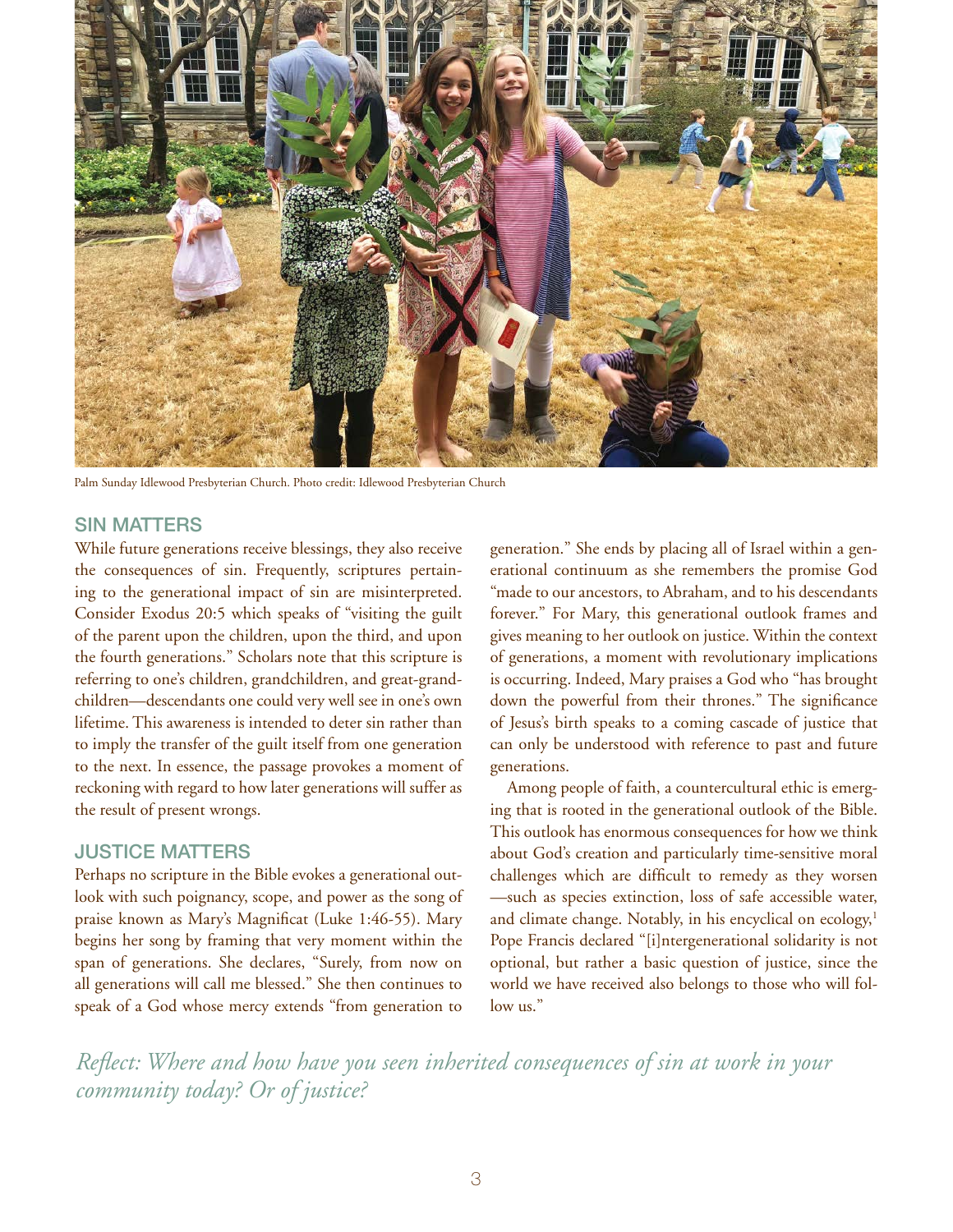## Youth Take on Leadership Roles

#### YOUTH PROVOKE A MORAL RECKONING

Like Jeremiah's call as a youth to confront the government of his time, youth today are experiencing a call to provoke a moment of moral reckoning for our government and for society at large. In a landmark case called *Juliana v. U.S.*, 21 youth have filed a lawsuit against the United States government for its role in causing climate change and violating their rights to life, liberty, and property, while also failing to protect essential public resources.2 The youth range in age from 11 to 22. As of the time of this writing, they are still waiting for their day in court as the government continues to prevent them from being heard.

For many people of faith who have rallied to support the youth plaintiffs, Kiran and Melanie Oommen have been an inspiration. Kiran is one of the 21 youth bringing the lawsuit, and he is the son of Melanie, an ordained minister



Youth at climate march outside United States Capitol. Photo credit: Scott Hardin-Nieri

in the United Church of Christ. Melanie has written with eloquence about the prophetic actions of the youth.<sup>3</sup> She asks, "What does it look like to live hope when the very fate of our planet is at stake?" In giving her own response, she declares, "In the enduring hope of those young plaintiffs, our God abides."

Kiran himself has taken to the pulpit to bring news of the case to people of faith. He has become a compelling voice on the urgent need for action in seeking generational justice. "I signed on as a plaintiff because climate change haunts me every day, and all I can think to do right now is speak out. We have built a platform to have our voices heard, and I feel pride, honor, and a great responsibility to use it for the betterment of our world."4

#### Training the Next Generation OF LEADERS

Deliris M. Agosto Centeno and Kirsten Rumsey participated in the United Methodist Women's (UMW) New Generations Climate Justice Program 2016.<sup>5</sup> Begun as a training platform for younger generations of UMW, the aim of the program was to help these youth build the necessary skills to educate others and to receive support in their continued work as God-centered environmental actors within their communities.

Deliris lives and works in Puerto Rico. "I grew up on an island rich in resources which are possible thanks to its geographic location, agriculture, beaches, and good weather all year round. In the same way, I belong to a generation that is living a sort of a transition—from a planet with unlimited

"The worse climate change gets, the more my generation is going to have to deal with it. And at the same time, we have no say in how it is addressed." Kiran Oommen

*Reflect: "We cannot represent the love of God if we aren't part of the care of God's creation" (Deliris Agosto Centeno). What part are you playing to help care for creation? Have you explored the ways your community may already be impacted through adverse ecological changes to your watershed or airshed?*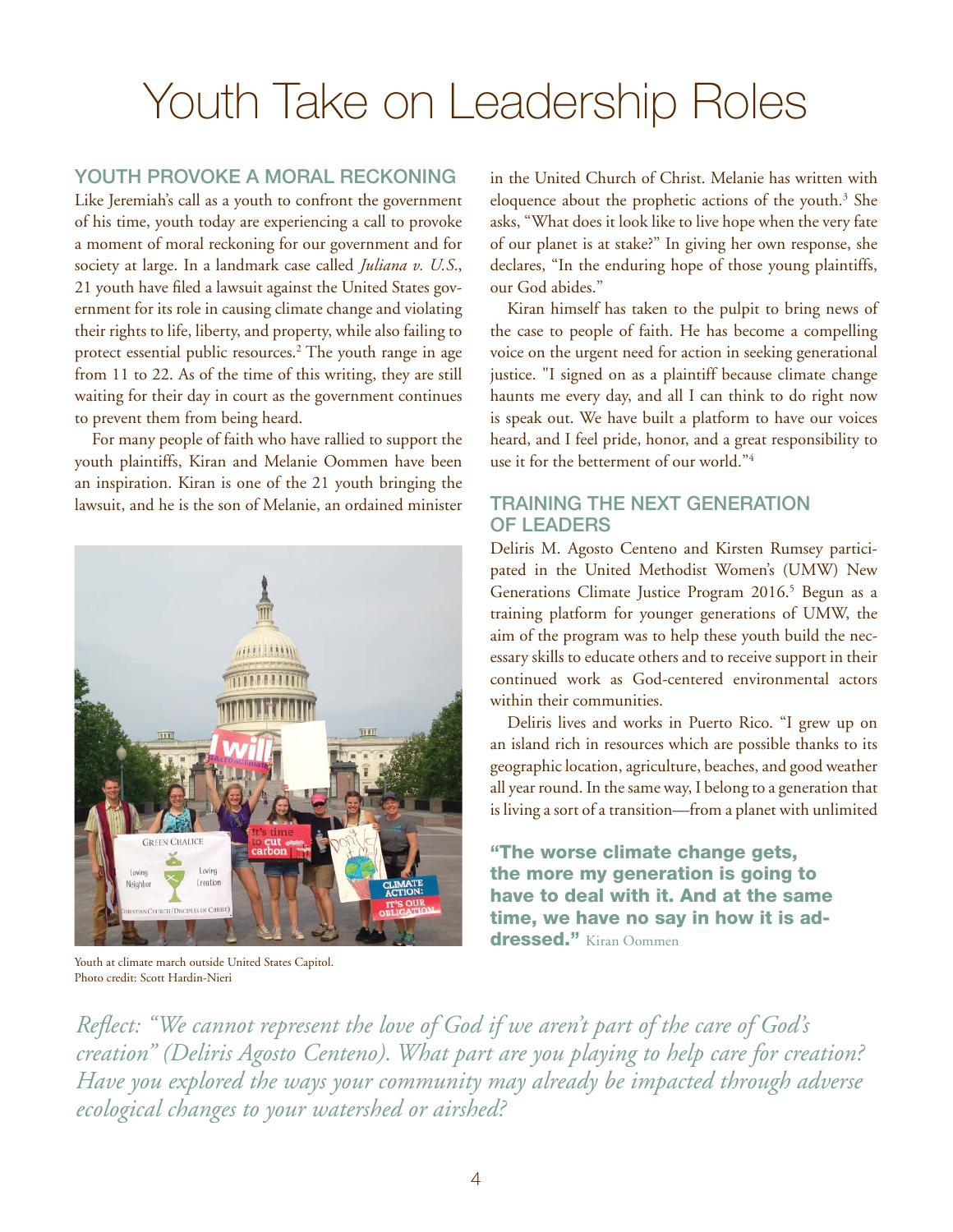"For I know the plans I have for you," declares the LORD, "plans to prosper you and not to harm you, plans to give you hope and a future."  $\text{Jeromial } 29:11$ 

resources to one that has little time left to live. As young people it is our opportunity to make the changes." Deliris believes the church was instrumental in her development as a person and in showing her how to love and care for God's creation. She points out that the "church must not only be a place to find God, but also a space for the design of activities that lead us to obtain greater awareness of the environment that surrounds us and how to take care of it."

For Deliris and others, Hurricane Maria's impact upon Puerto Rico served as a reminder that the planet is suffering and manifests itself in the only way it can, through hurricanes, cold winters or extreme droughts, and other life-threatening conditions. And yet, it also served to demonstrate the love of God revealed through the continuous work of the Church.

Kirsten credits the UMW's program with turning her interest in environmental justice issues into a passion. Working with the UMW Environmental Justice area, she researched different environmentally unjust situations around the United States, including industrial areas, mountain top removal communities, and indigenous tribes. She was instrumental in developing the Climate Justice Simulation, a role-playing exercise based on real situations faced by three communities as they struggle to contend with and organize around environmental injustices.6 Kirsten, as well as others who participated in the UMW program, continues to work towards a better future for all generations and all of God's creation.

#### The Youth that Started a Movement

In 2016, the Standing Rock Movement resonated and reverberated around the world as Indigenous water protectors and their allies sought to prevent the Dakota Access Pipeline from desecrating the sacred lands and waters of the Standing Rock Sioux Nation. What much of the public failed to recognize at the time and still today was captured in a *New York Times* headline: "The Youth Group That Launched a Movement at Standing Rock." Youth deserve a significant amount of the credit for starting a movement that inspired millions and continues to impact the world.

Youth were not only among the first to start prayer camps near the Missouri River as part of an effort to protect it from



National Youth Event of the United Church of Christ. Photo credit: Brooks Berndt

the dangers of the immense oil pipeline, but they also were the ones who initially galvanized public attention through two long relay runs. These occurred before Standing Rock was on the radar of national moral concern. The first relay was a 500-mile run from Standing Rock to the office of the Army Corps of Engineers in Omaha, Nebraska where the youth delivered a petition. The second was a 2,000 mile relay run to DC to deliver another petition. Those actions were what began to generate the support of celebrities like Leonardo DiCaprio and Shailene Woodley. Through their efforts, the youth runners effectively propelled Standing Rock into the awareness of people across the country.

Many of the youth involved early in the movement ultimately began to call themselves the International Indigenous Youth Council. In honor of their work in launching a movement, the United Church of Christ presented the group with its inaugural Movement Makers Award. In accepting the award, Daniel Grassrope noted the counter-cultural significance of recognizing the sacredness of water in a broader society in which water has become a commodity. Grassrope declared, "Water is not a trademark or an accessory. It is a necessity and given of life."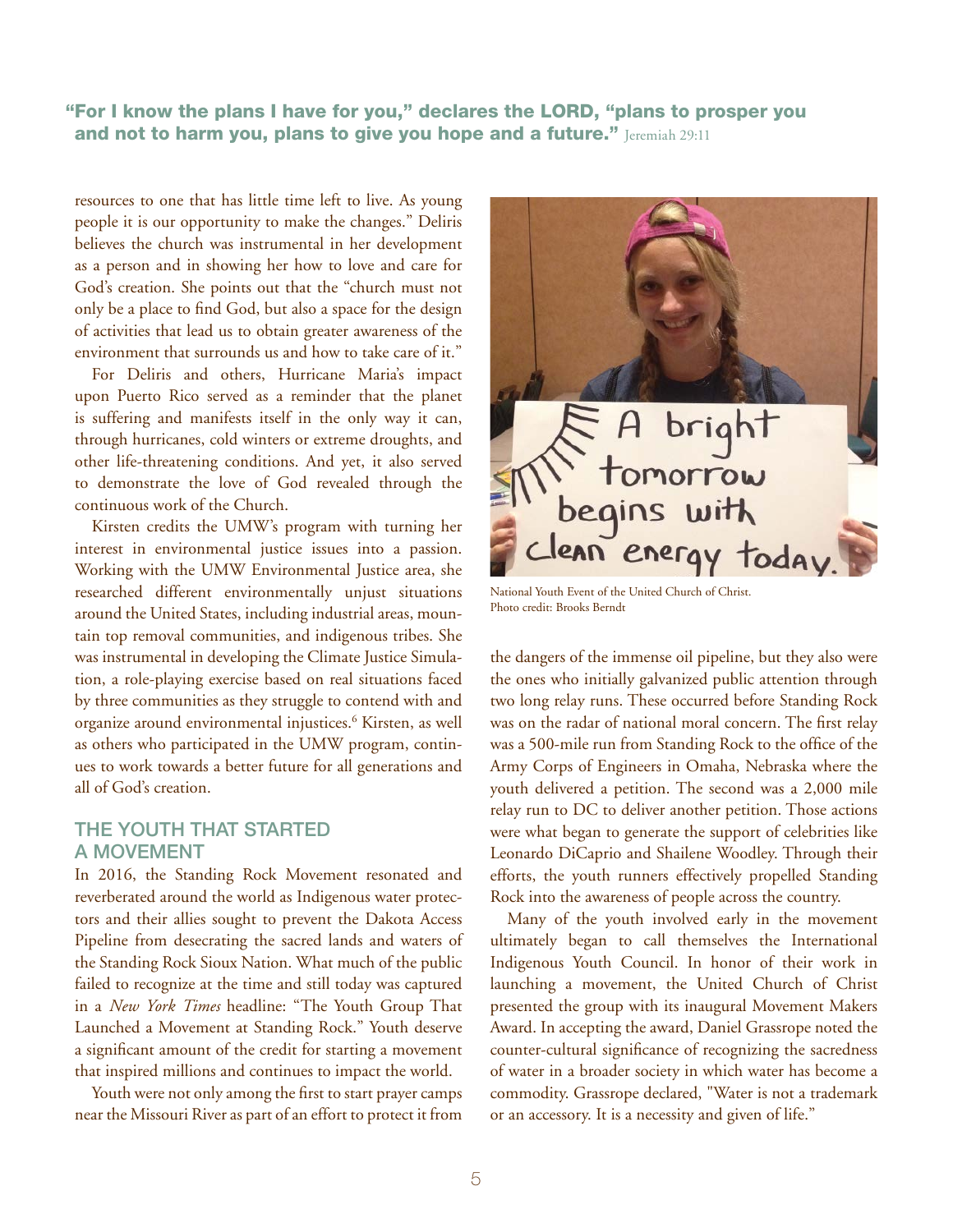### The Next Generation and the Promised Land

Deuteronomy 31:1-8; Joshua 1:1-9

One of the most well-known stories of the Bible is that of the Exodus. It is an ancient narrative that continues to shape the faith stories of both Jews and Christians today as it is recounted through movies, sermons, Bible lessons, and sacred rituals. While much of the drama of the Exodus is enacted by humans, it is entwined with non-human creation. It is a story that is replete with rich imagery from nature. Its context is in the wilderness. The journey begins with the parting of a sea. Moses provides water by striking a rock. A pillar of cloud guides the people to a land that flows with milk and honey.

At one of the critical points in the drama of the Exodus, we find Moses standing on the edge of the Jordan River, just short of the Promised Land, saying to his young apprentice Joshua, "Be strong and bold. For you have been chosen to bring the people into the new land, not I." Moses had seen God's people out of Egypt and through a decadeslong wilderness journey. Now, God had commissioned a leader from the next generation to guide them into a new land and a new life. The younger generations who were to settle in the new land would have very different lives than



National Youth Event of the United Church of Christ. Photo credit: Brooks Berndt



Youth plaintiffs for Juliana v. U.S. at rally. Photo credit: Robin Loznak

previous generations did in Egypt. Perhaps that is why God called Joshua: he had the energy, strength, and vision to lead the people into their new home and into a new life.

Reflecting on the story of Joshua and the urgency for us today to seek a Promised Land of abundance for all creation, Cynthia Coe notes: "Monumental change in the way we live takes energy and fresh ideas. As we look to new ways of using our earth's resources and living our daily lives in radically different ways, we will need energetic leaders with fresh ideas… We will need new young leaders who are able to take on the big job of entering a new world of harmony with nature and make this new world sustainable for everyone."7

*Reflect: What fresh ideas does the next generation have for helping to lead us into a Promised Land of abundance for all creation? Are the other generations listening? How are we empowering the next generation to share their creativity, energy, and vision?*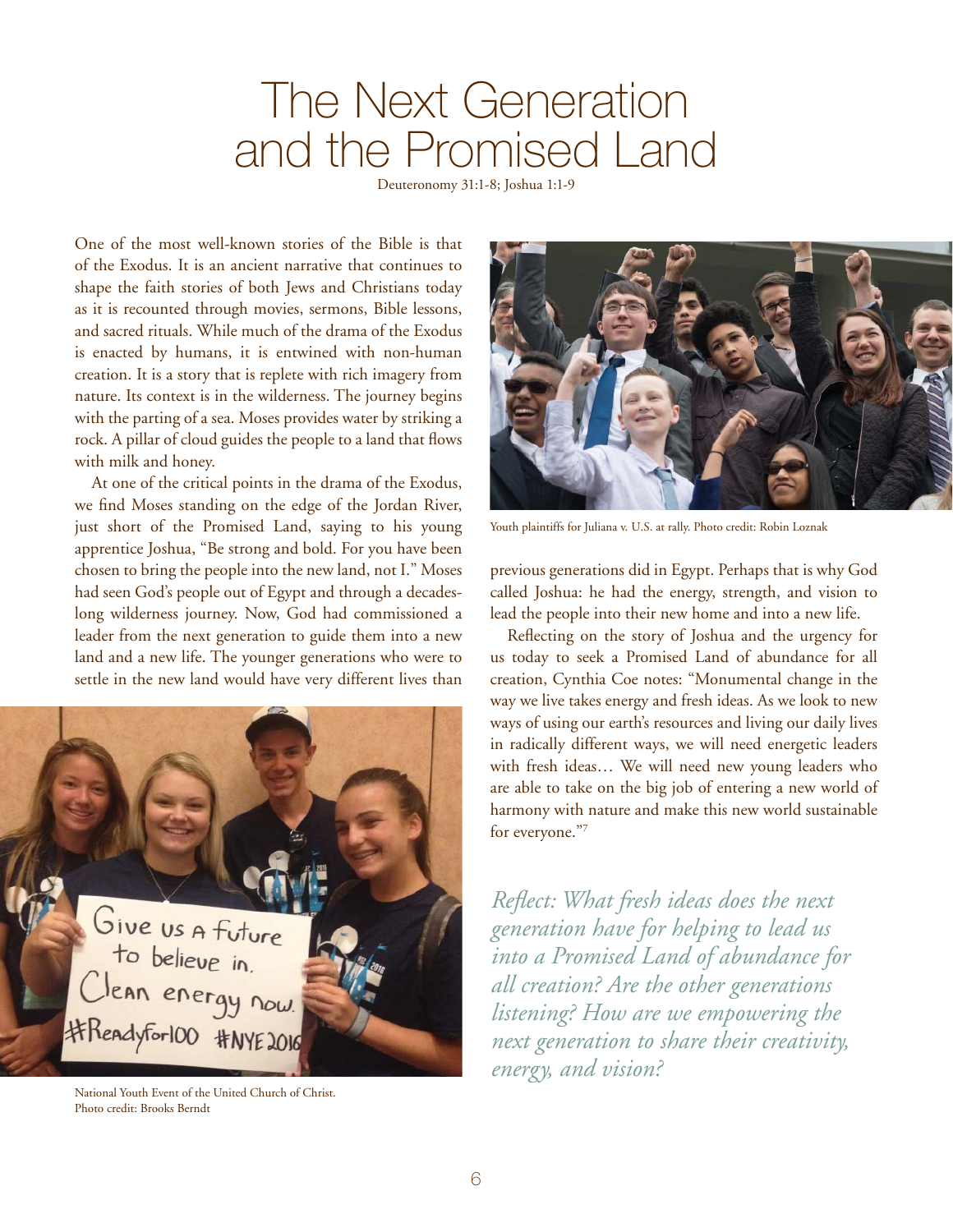### Children's Sermon Starter

**Preparation:** Lay out some tools at the front of the church for reference at the end of the sermon, such as a laptop or pencil and paper, a gardening trowel, seeds, plants, or reusable bags for groceries.

**Sermon:** Show children a bag of waste that you have collected from one day, including food waste, garbage, and recyclables. Lay out the individual items in the waste for the children to see (perhaps on a tablecloth or something to protect the floor), asking them: What can we do with this waste other than throwing it in a trash can? How about composting (taking food waste and leaves and turning them into things that our plants need)? Recycling? Ask the children to think about where these items usually end up if they are garbage (the landfill and into the earth, water, etc.), or if they are composted (into gardens), or if they are recycled (back into other products). Ask: Can you think of other ways that food or water or other things leave your house as waste? (Water in the shower, things that go down your sink drain or down the toilet.) Share an example of a child leading efforts in recycling or compost in your community, if available. Share the Exodus story (above) regarding how young people are often asked lead God's people into the Promised Land of abundance—a land in which all of God's creation flourishes. Ask the children: What ideas do *you* have for how to better care for God's creation? Do you see some tools before you that could help you to lead others into an abundant life for all creation?

#### Kids Lead the Way at Camp

The reason Camp Stevens, an Episcopal camp in Southern California, started a recycling and compost program is because of young people. These young people saw a gap in opportunity and sustainability, developed the ideas into a system and a program, and then rallied the camp leadership to make it happen. Today, children collect chicken eggs, sift compost, plant and harvest produce, and eat camp out meals from re-used kitchen containers because of the courage and ingenuity of their peers!



Youth at SOIL Conference. Photo credit: Scott Hardin-Nieri

"It is not enough, however, to think of different species merely as potential 'resources' to be exploited, while overlooking the fact that they have value in themselves. Each year sees the disappearance of thousands of plant and animal species which we will never know, which our children will never see, because they have been lost forever. The great majority become extinct for reasons related to human activity. Because of us, thousands of species will no longer give glory to God by their very existence, nor convey their message to us. We have no such right."

—Pope Francis, Laudato Si'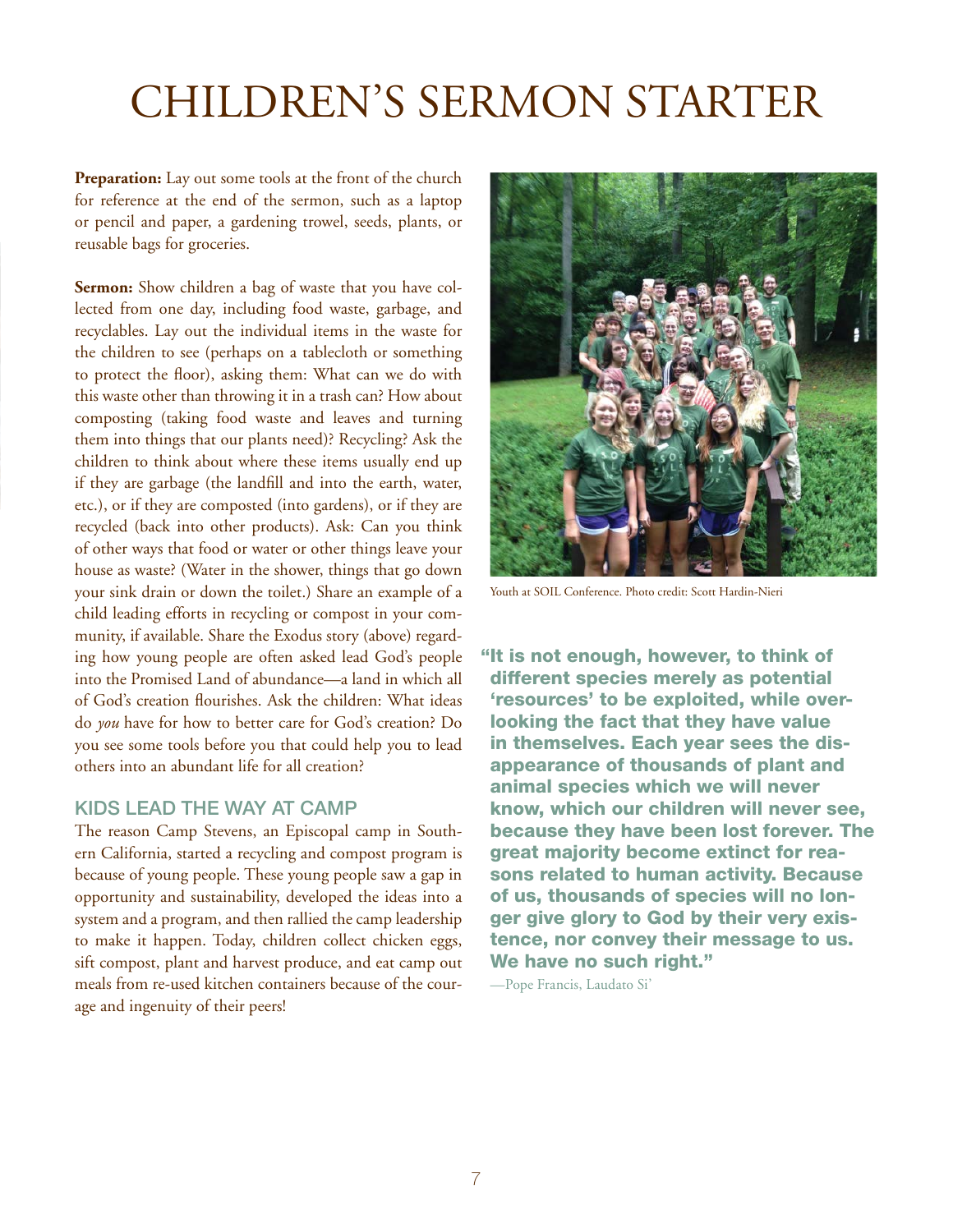"A saved life is not simply being alive, a saved life is a life worth living. Yes, there is the chance that we will suffer, even die. It is even more likely that we will lose. But we have a choice. We can let our narcissism envelop us and not work for anything we don't think we can fix, or we can join movements with passion rather than expectations, and give our all simply because that is our found purpose. When enough of us give our all to the same purpose, I know we can drive change. That is how we can save our lives." —Kiran Oommen





Climate March 2017. Photo credit: Edward Kimmel 2017 Climate March in Washington, DC. Photo credit: Brooks Berndt

<sup>1</sup> Pope Francis, *Laudato Si*, [https://laudatosi.com.](https://laudatosi.com)

2 <https://www.ourchildrenstrust.org/us/federal-lawsuit/>

3 Melanie Oommen, *God's Abiding Presence in the Prophetic Action of 21 Young People*, [http://www.ucc.org/god\\_s\\_](http://www.ucc.org/god_s_abiding_presence_in_the_prophetic_action_21_young_people) [abiding\\_presence\\_in\\_the\\_prophetic\\_action\\_21\\_young\\_people.](http://www.ucc.org/god_s_abiding_presence_in_the_prophetic_action_21_young_people)

4 A call has been made for sermons from adults and youths of all ages to be in solidarity with the youth of the lawsuit. To learn more about Justice for #EachGeneration, see <http://eachgeneration.org/>

5 <https://www.unitedmethodistwomen.org/news/new-generations-for-climate-justice>

6 <https://www.unitedmethodistwomen.org/climate-justice/simulation-experience>

7 Cynthia Coe, *Wild Faith*, Knoxville: Sycamore Grove, 2016, p. 101.



JUSTICE FOR GOD'S<br>PLANET AND GOD'S PEOPLE

Creation Justice Ministries educates, equips, and mobilizes its 38 member communions and denominations, congregations, and individuals to do justice for God's planet and God's people. Learn more at **[www.creationjustice.org](http://www.creationjustice.org)**

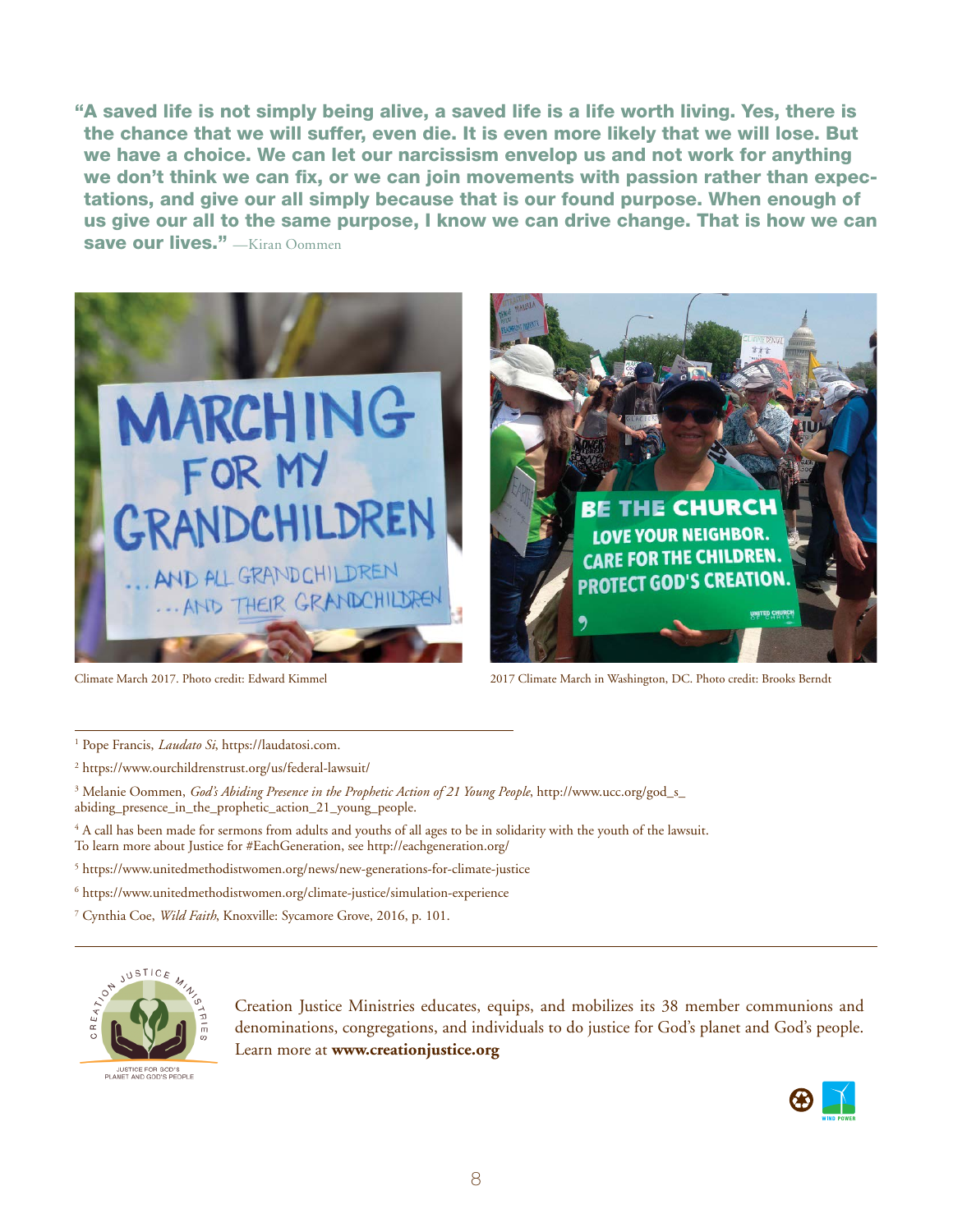#### **LITURGY**

*"We adore you, most holy Lord Jesus Christ, here and in your church, which is the world, and we bless you because by your holy cross you have redeemed the world.*"<sup>*1*</sup>

#### Call To Worship

Young and old and everyone in between—we envision a world where all live in harmony with each other and with God's wonderful creation. We look forward to a time when Christ's love permeates all that we say and do. We renew our commitment together, with God's grace, to respect the gifts that have been given to us and to use those gifts for the good of the poor and vulnerable of this earth.

#### Litany

**Leader:** Let us join our voices together as we present our prayers and gifts to the Lord.

**Children and Youth:** The children and youth of this congregation offer the gifts of our energy, our joy of life, and our vision for the future.

#### **All: Let us join with all creation and rejoice before the Lord.**

**Older members:** The elder members of this congregation offer the gifts of our wisdom, our patience, and our lessons learned from the past.

#### **All: Let us join with all creation and rejoice before the Lord.**

**All others:** The men and women, the parents, and the other members of this congregation offer the gifts of stability, our financial resources, and our hope for the future.

#### **All: Let us join with all creation and rejoice before the Lord.**

**Ministers:** The ministry leaders of this congregation offer the gifts of spiritual guidance, our prayers for sustenance in the midst of trials, and our encouragement to persevere.

#### **All: Let us join with all creation and rejoice before the Lord.**

**Leader:** Grant us insight for the challenges of this age and give us hearts full of hope and courage for the future. May we seek to leave the world in a state that all future generations will be able to enjoy—a creation that reflects the grace and love expressed by our risen Lord Jesus Christ.



#### Prayer of Confession

**Leader:** Gracious and merciful God, in your presence we confess our sins. Although Christ is risen from the grave and has shattered the power of death, we are still held captive by fear and doubt. We have neglected the poor and the hungry and ignored the cries of the oppressed. We pursue profits and pleasures that harm the land and pollute the waters, leaving this world depleted and damaged for future generations. Have mercy on us, O Lord. Help us to trust your power to change our lives and make us new, that we and all your creatures may know the joy of life abundant, given through Christ Jesus, the risen Lord. **Amen**.

#### Statement of Assurance and Benediction

Loving God, through the death and resurrection of Christ you have made a way to heal the brokenness of this world. You have provided the energy and passion of youth to help care for creation. Fill the lives of this younger generation with the spirit of hope as they face the challenges and opportunities of the world before them. Grant them joy and peace in the midst of chaos and wasteful practices. Guide them with your presence as we journey together in faith and our shared mission to love and care for a hurting world. Renew in us a vision for creation that reflects your sacredness and glory. In all things, we pray in the precious name of our Lord, the Creator of all, Jesus Christ. Amen

**All: Amen.**

<sup>&</sup>lt;sup>1</sup> Excerpted from "Earth Day, Easter and Our Responsibility Toward Creation," by Stephen DeWitt, OFM, *Franciscan Friars Holy Name Province*, December 7, 2018.